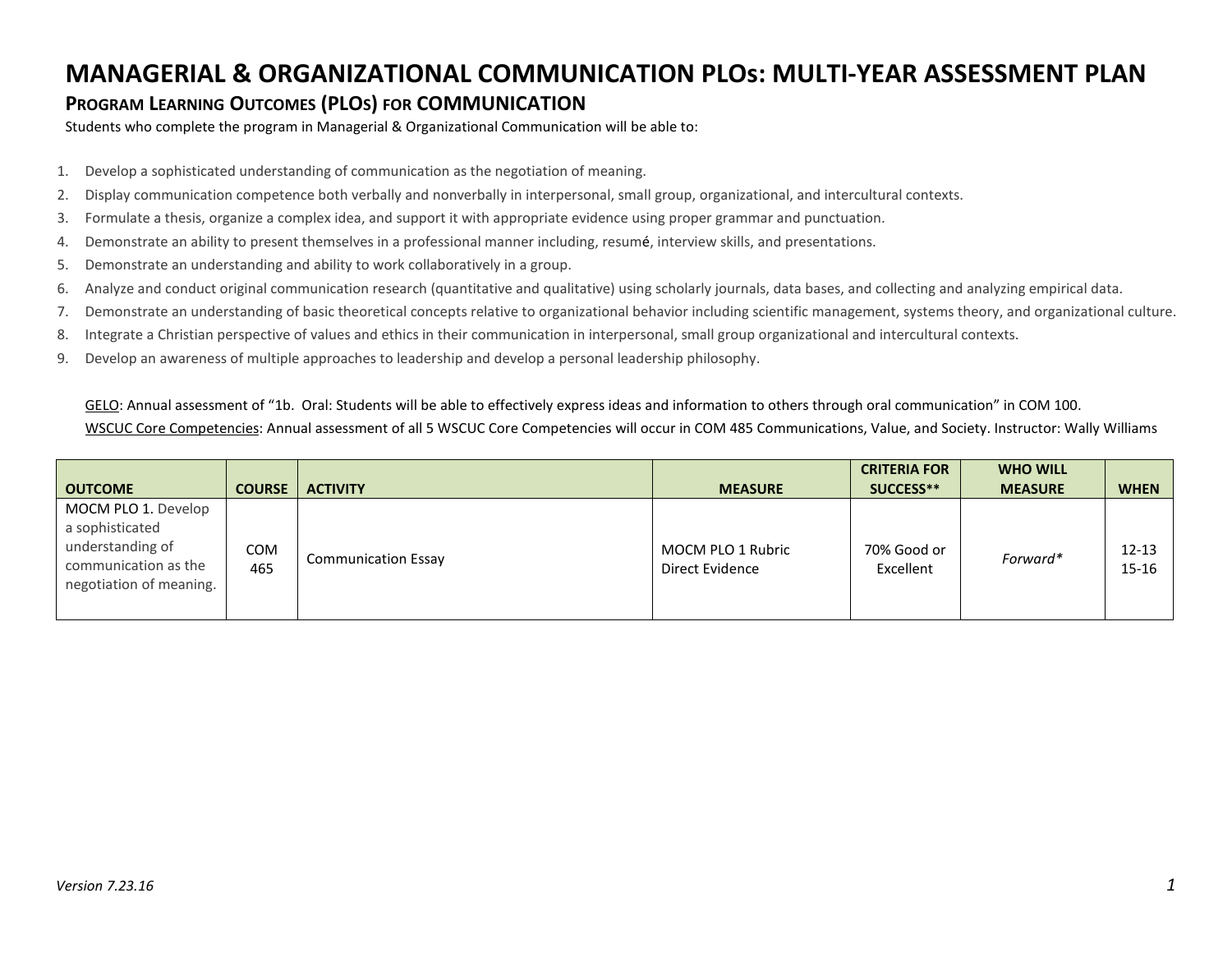| <b>OUTCOME</b>                                                                                                                                                                | <b>COURSE</b>     | <b>ACTIVITY</b>       | <b>MEASURE</b>                                  | <b>CRITERIA FOR</b><br>SUCCESS**     | <b>WHO WILL</b><br><b>MEASURE</b> | <b>WHEN</b>        |
|-------------------------------------------------------------------------------------------------------------------------------------------------------------------------------|-------------------|-----------------------|-------------------------------------------------|--------------------------------------|-----------------------------------|--------------------|
| MOCM PLO 2. Display<br>communication<br>competence both<br>verbally and<br>nonverbally in<br>interpersonal, small<br>group, organizational,<br>and intercultural<br>contexts. | COM<br>465        | <b>Poster Session</b> | MOCM PLO 2 Rubric<br>Direct & Indirect Evidence | 70% Good or<br>Excellent             | Forward*                          | $12 - 13$<br>15-16 |
| MOCM PLO 3.<br>Formulate a thesis,<br>organize a complex<br>idea, and support it<br>with appropriate<br>evidence using proper<br>grammar and<br>punctuation.                  | <b>COM</b><br>330 | Persuasion Essay      | MOCM PLO 3 Rubric<br><b>Direct Evidence</b>     | 70% Good or<br>Excellent             | Czech*                            | $12 - 13$<br>15-16 |
| MOCM PLO 4.<br>Demonstrate an ability<br>to present themselves<br>in a professional<br>manner including,<br>resume, interview<br>skills, and<br>presentations.                | COM<br>422        | Resumé                | MOCM PLO 4 Rubric<br><b>Direct Evidence</b>     | 70% Good or<br>Excellent             | Czech*                            | 13-14              |
|                                                                                                                                                                               | <b>COM</b><br>260 | Interview             | MOCM PLO 4 Rubric<br>Indirect Evidence          | 70% Good or<br>Excellent             | OSV                               | $16-17$            |
| MOCM PLO 5.<br>Demonstrate an<br>understanding and<br>ability to work<br>collaboratively in a<br>group.                                                                       | <b>COM</b><br>421 | Intern Evaluation     | Internship Rubric<br><b>Indirect Evidence</b>   | 70% at or<br>above 3.0 out<br>of 5.0 | Supervisor                        | 13-14<br>$16-17$   |